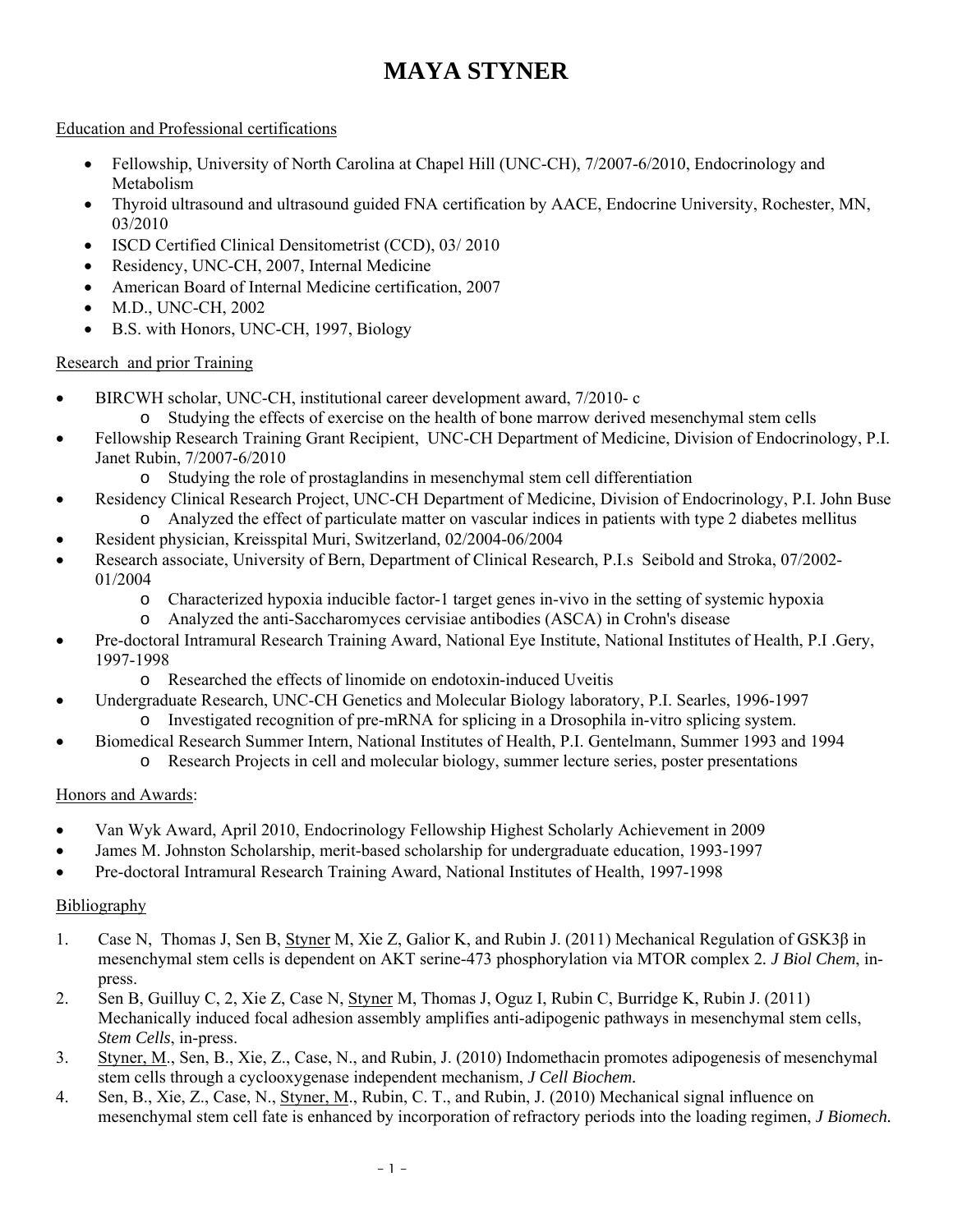- 5. Case, N., Xie, Z., Sen, B., Styner, M., Zou, M., O'Conor, C., Horowitz, M., and Rubin, J. (2010) Mechanical activation of beta-catenin regulates phenotype in adult murine marrow-derived mesenchymal stem cells, *J Orthop Res* 28, 1531-1538.
- *6.* Case, N., Sen, B., Thomas, J. A., Styner, M., Xie, Z., Jacobs, C. R., and Rubin, J. (2010) Steady and Oscillatory Fluid Flows Produce a Similar Osteogenic Phenotype, *Calcif Tissue Int.*
- 7. Sen, B., Styner, M., Xie, Z., Case, N., Rubin, C. T., and Rubin, J. (2009) Mechanical loading regulates NFATc1 and beta-catenin signaling through a GSK3beta control node, *J Biol Chem* 284, 34607-34617.
- 8. Schneider, A., Neas, L., Herbst, M. C., Case, M., Williams, R. W., Cascio, W., Hinderliter, A., Holguin, F., Buse, J. B., Dungan, K., Styner, M., Peters, A., and Devlin, R. B. (2008) Endothelial dysfunction: associations with exposure to ambient fine particles in diabetic individuals, *Environmental health perspectives* 116, 1666-1674.
- 9. Muller, S., Styner, M., Seibold-Schmid, B., Flogerzi, B., Mahler, M., Konrad, A., and Seibold, F. (2005) Anti-Saccharomyces cerevisiae antibody titers are stable over time in Crohn's patients and are not inducible in murine models of colitis, *World J Gastroenterol* 11, 6988-6994.
- 10. Konrad, A., Rutten, C., Flogerzi, B., Styner, M., Goke, B., and Seibold, F. (2004) Immune sensitization to yeast antigens in ASCA-positive patients with Crohn's disease, *Inflammatory bowel diseases* 10, 97-105.
- 11. Allenspach, K., Luckschander, N., Styner, M., Seibold, F., Doherr, M., Aeschbach, D., and Gaschen, F. (2004) Evaluation of assays for perinuclear antineutrophilic cytoplasmic antibodies and antibodies to Saccharomyces cerevisiae in dogs with inflammatory bowel disease, *American journal of veterinary research* 65, 1279-1283.
- 12. Shalev, M[Styner, M]., Ko, A., Gelderman, M. P., Fortin, E., Reed, G., Slavin, S., and Gery, I. (1999) Multiformic modulation of endotoxin effects by linomide, *Clinical immunology* (Orlando, Fla 93, 250-255).

#### Presentations

- Makonnen E, Styner M. Denosumab for Refractory Lymphoma-Associated Hypercalcemia. Endocrine Society annual meeting, Boston, 2011
- Styner M, Galior K, Case N, Sen B, Xie Z, Thomas J, Rubin J. Attenuation of Adipogenesis by Mechanical Strain Involves Downregulation of C/EBPβ. ASBMR, Toronto, 2010
- Styner M. Sen B, Zou M, Xie Z, Case N, and Rubin J. Inhibitors of cyclooxygenase-2 enhance adipogenesis in mesenchymal stem cells via multiple mechanisms. ASBMR, Denver, 2009
- Sen B, Styner M, Xie Z, Case N, Rubin C and Rubin J. Mechanical loading regulates NFATc1 and b-catenin signaling through a GSK3b control node. ASBMR, Denver, 2009
- Rubin J, Sen B, Xie Z, Case N, Styner M, and Rubin C. Exposure to extremely low magnitude mechanical signals reduces MSC adipogenesis and promotes osteoblastogenesis in vitro. ASBMR, Denver, 2009
- Case N, Xie Z, Sen B, Zou M, Styner M, O'Conor C, Horowitz M and Rubin J. Mechanical Strain Influences Differentiating Adult Murine Mesenchymal Stem Cells. ASBMR, Denver, 2009
- Styner M, Glen K, Bisch-Knaden S, Ayuni E, Beldi G, Joeris A, Candinas D and Stroka D. In-vivo characterization of HIF-1 target gene activation. University of Bern, Switzerland, Day of Clinical Research, 2003
- Baker M, Keogh A, Styner M, Candinas D, Stroka D . Activation of HIF-1 in primary human hepatocytes in response to hypoxia and cytokine stimulation. Annual Meeting of The American Association for the Study of Liver Diseases, Boston, MA, October, 2003
- Baker M, Keogh A, Styner M, Candinas D, Stroka D. Activation of HIF1 in primary human hepatocytes in response to hypoxia and cytokine stimulation. Oxygen and the Cell annual conference, Berlin, Germany, September, 2003
- Luckschander N, Allenspach K,Styner M,Gaschen F,Doherr M,Seibold F. Validation of Serologic Markers of Disease Activity (pANCA and ASCA) in Dogs. American College of Veterinary Internal Medicine (ACVIM) Meeting, Raleigh, NC, 2003
- Shalev M [Styner], Ko A, Gelderman MP, Hung LM, Slavin S and Gery I, The Immunomodulatory Effects of Linomide on Endotoxin Induced Uveitis (EIU), Association for Research in Vision and Ophthalmology (ARVO) 1998 Annual Meeting, Abstract, Fort Lauderdale, Florida, May, 1998.

#### Teaching record :

Panel reviewer for grant application, TraCS Education Core and Epidemiology 806, Spring 2011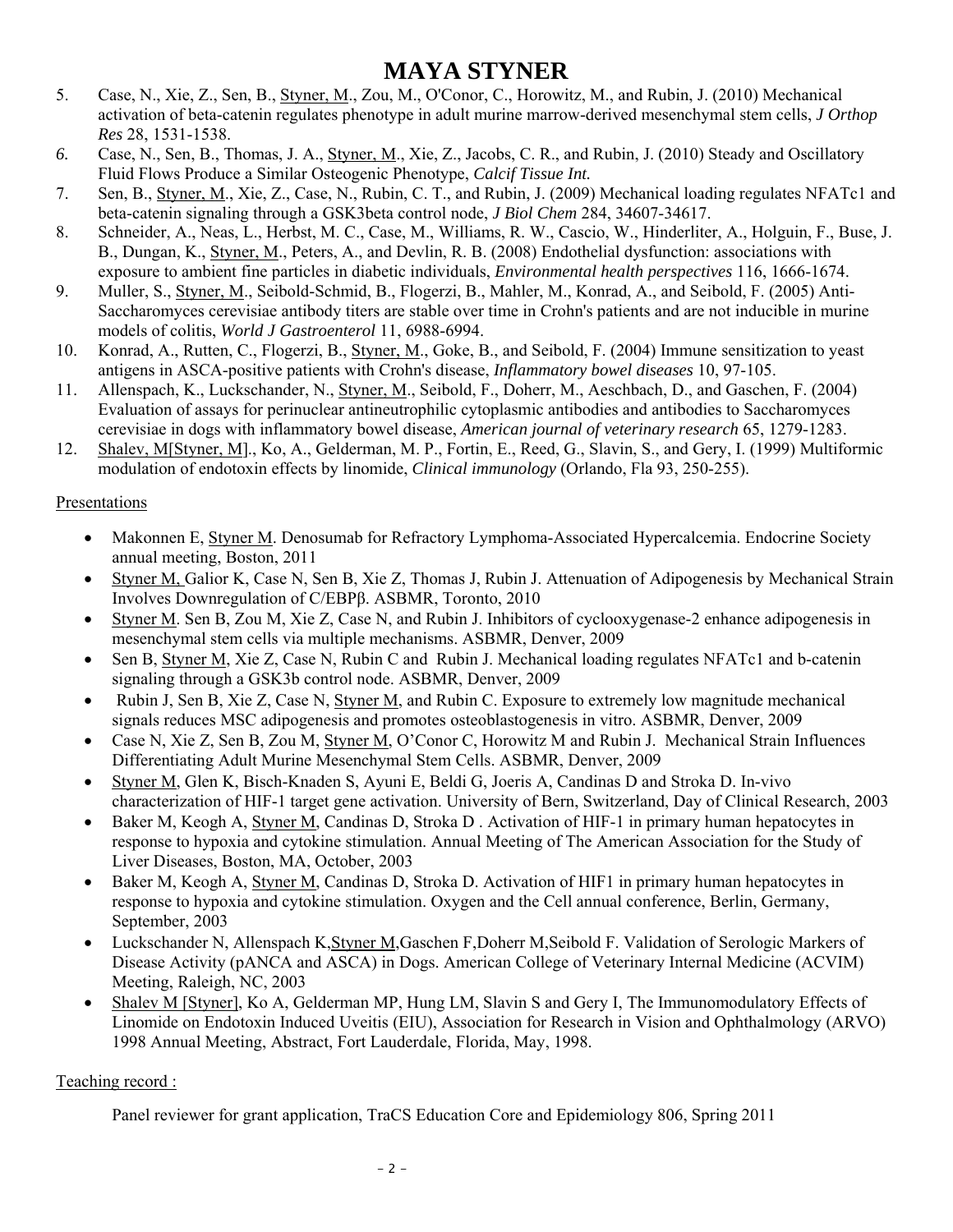Van Wyk Awardee lecture to the division of Endocrinology at UNC "How does Indomethacin Promote

Adipogenesis of Mesenchymal Stem Cells?" April 2010

Lecture to the Department of Orthopaedics "NSAIDs: Bad for Bones?"

- Lecture to faculty, residents, fellows and researchers regarding my research findings, planned for March 2010
- Lecture to Endocrinology fellows
	- Disorders of phosphorus metabolism, April, 2010
- Clinical Case Conference
	- Fellow Clinical Case Conference
		- o Endocrinology case followed by an in-depth discussion of the relevant medical literature, once to twice per month, 2007-2008

Molecular Endocrinology Journal Club, Division of Endocrinology

 Presentation of a significant recent basic science contribution to the field of Endocrinology twice per year, 2007 to the present

Clinical Journal Club, Division of Endocrinology

• Presentation of relevant recent publications twice per year, 2007- present

Clinical Teaching

- Second year medical student Endocrinology course small group discussions (2008-2010)
- Fourth year medical student Endocrinology case discussions (2009)
- First year medical student panel discussion on the Metabolic Syndrome (2008)
- First year medical student case discussion regarding Cushing's syndrome (Fall of 2008 and 2009)
- Precepting fourth year medical students, endocrinology elective rotation (2009)
- UNC physical medicine and rehabilitation resident conference "Inpatient management of diabetes", UNC internal medicine intern conference "Inpatient management of diabetes in non-ICU patients" (2009)
- Student Preceptorships throughout residency and fellowship, 2004-present

## Professional Organizations

- o The American Society for Bone and Mineral Research
- o Endocrine Society
- o American Association of Clinical Endocrinologists
- o American Diabetes Association

## Journal Reviewer

- *British Journal of Pharmacology*
- *Journal of Cellular Biology*

## References

- Janet Rubin, MD, Professor of Medicine, Division of Endocrinology and Metabolism , UNC-CH, janet\_rubin@med.unc.edu
- John Buse, MD/PhD, Division Chief, Endocrinology and Metabolism, UNC-CH, Buse, jbuse@med.unc.edu
- Susan Braithwaite, MD, Endocrine Consults and Care, Clinical Professor, University of Illinois at Chicago, susan.s.braithwaite@gmail.com
- Anna Spagnoli, MD, Associate Professor of Pediatrics and Biomedical Engineering, UNC-CH, spagnoa@med.unc.edu
- Robert Devlin, PhD, Senior Scientist , US Environmental Protection Agency (EPA), Devlin.Robert@epamail.epa.gov
- David Ransohoff, MD, Professor of Cancer Epidemiology, Cancer Prevention and Control, UNC-CH, : ransohof@med.unc.edu

## Reflective Statement

I am currently in my initial year as a junior faculty in the division of Endocrinology at the University of North Carolina at Chapel Hill. My research is supported by the UNC BIRCWH award and I devote greater than 75% of my time to bench research. In the laboratory, I have recently completed a project investigating the role of cyccloxygenase-2 and prostaglandins in the differentiation of the mesenchymal stem cell. These findings have been published (Styner et al *J*